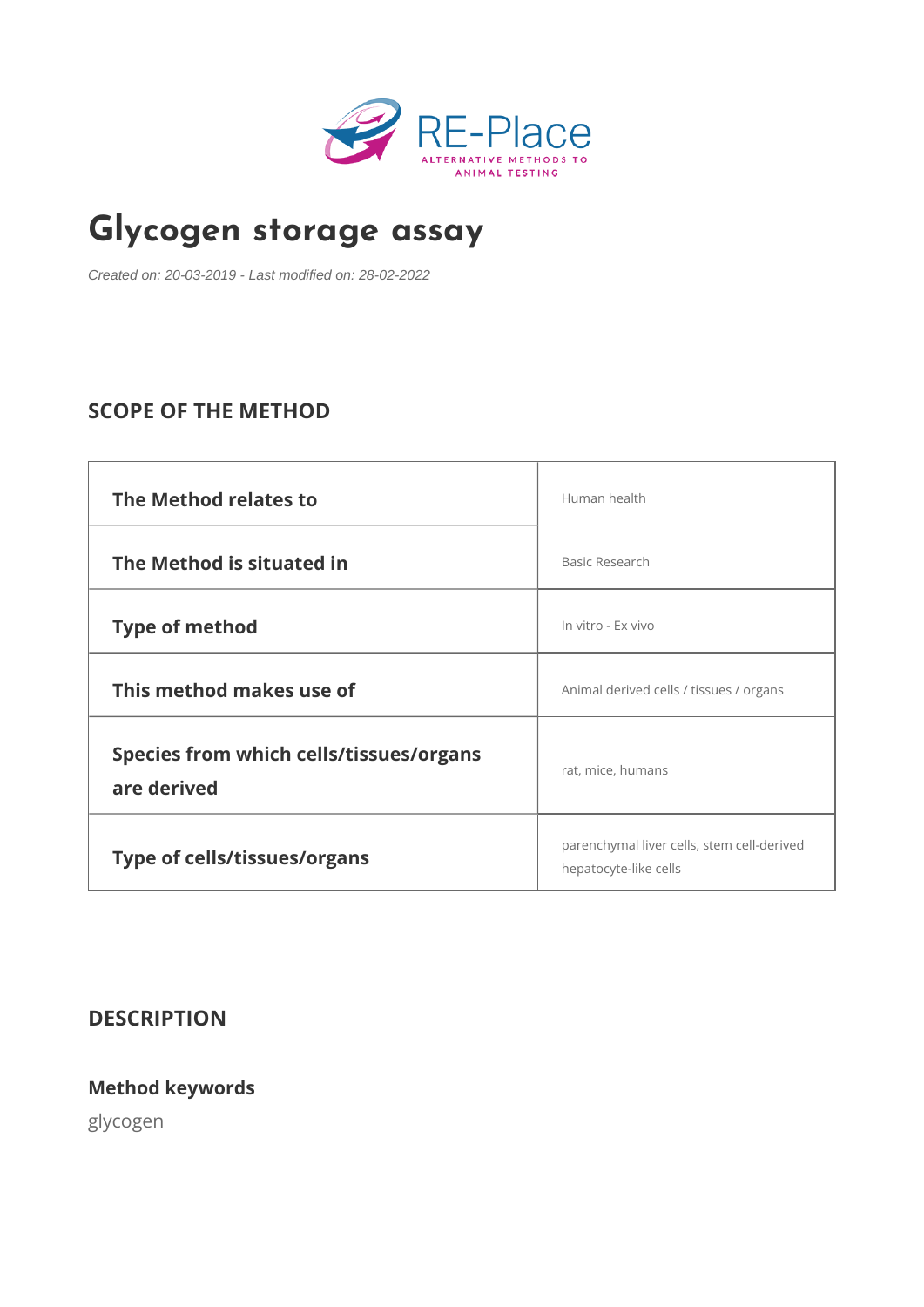liver

#### **Scientific area keywords**

liver research liver disease inborn error of metabolism

### **Method description**

Cultivated liver cells are fixed with 4% (w/v) paraformaldehyde (PFA) for 10 minutes at room temperature and subsequently incubated for 15 minutes with 100 mM glycin solution, used to saturate reactive groups generated after PFA fixation. These cells are subsequently incubated for 10 minutes with 1% (w/v) Periodic Acid Reagent and 15 minutes of Schiff's Reagent to stain glycogen. Finally, the nuclei are counterstained with haematoxylin solution.

#### **Lab equipment**

Fume hood.

#### **Method status**

History of use Internally validated Published in peer reviewed journal

#### **PROS, CONS & FUTURE POTENTIAL**

**Advantages**